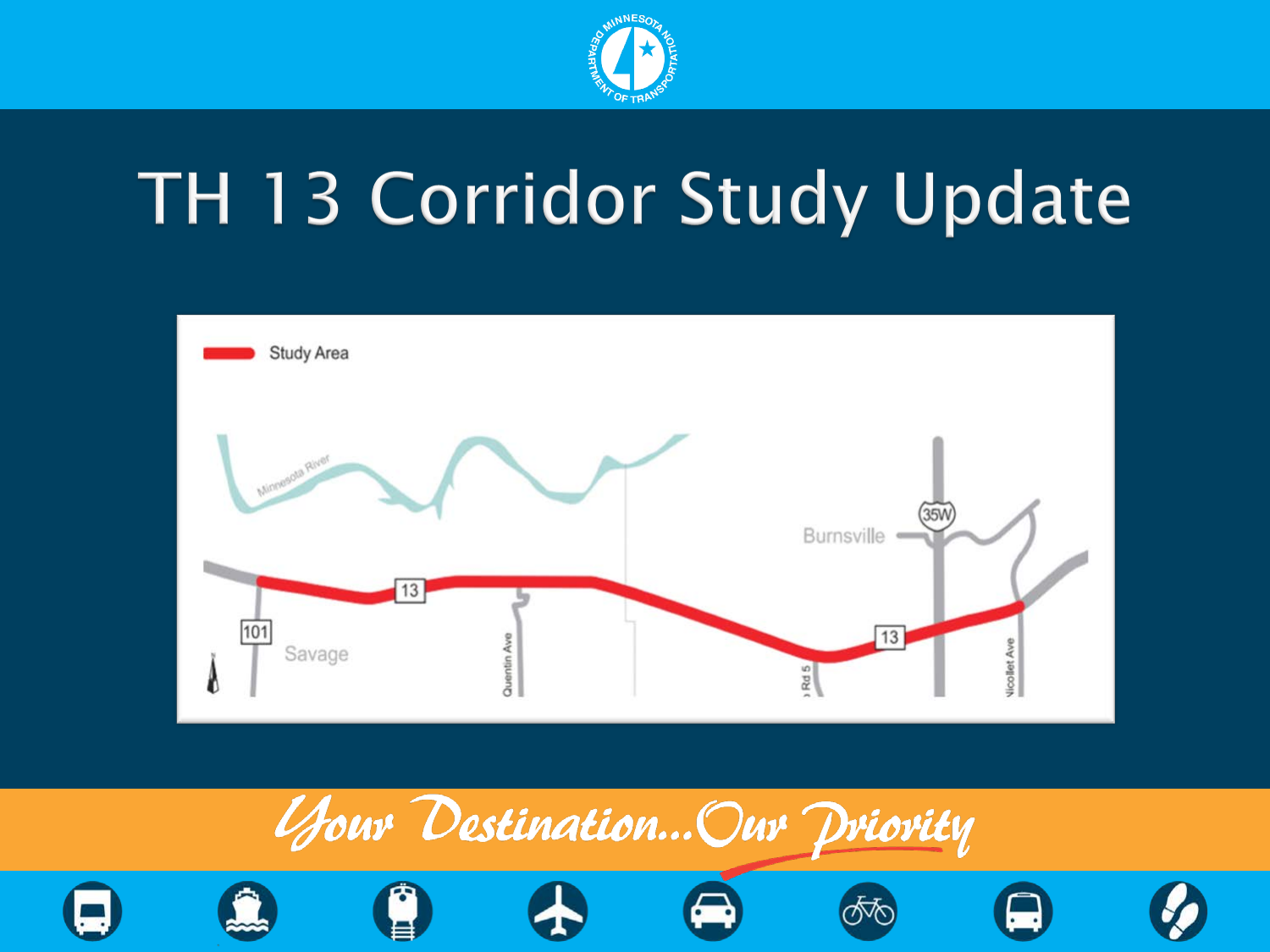### **TH 13 Corridor Study Update**

- Joint powers agreement with Savage, Burnsville, Dakota County, Scott County & MnDOT
- Previous study completed in 2000
- Update guidance for transportation improvements along TH 13 through Savage & western Burnsville

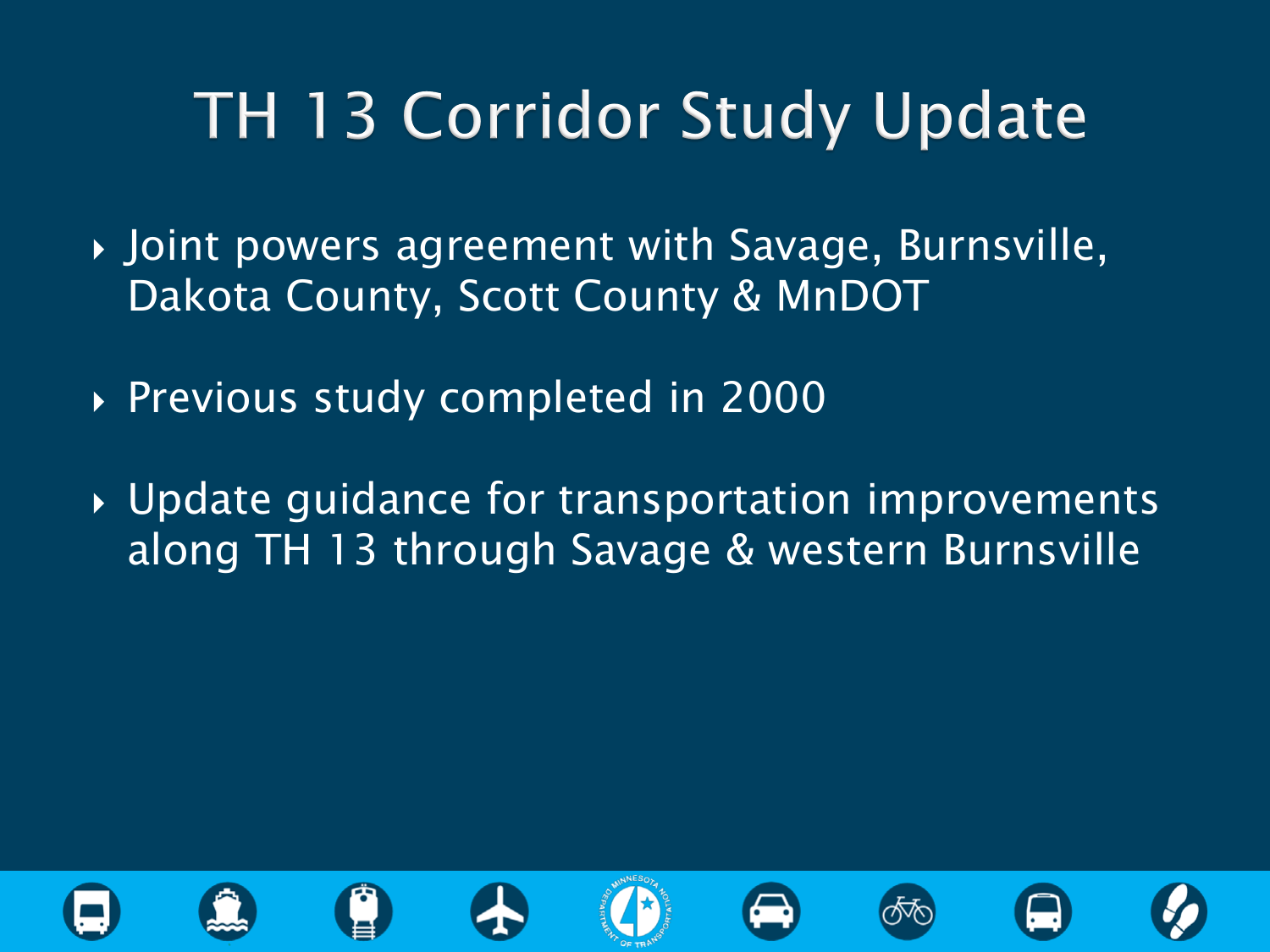### The study corridor

- TH 13 is a critical east-west transportation corridor that connects 2 major river crossings
- Serves local residents, businesses, & transit, and is an interregional commerce route carrying high volumes of freight traffic
- ▶ Recent transportation investments on the corridor

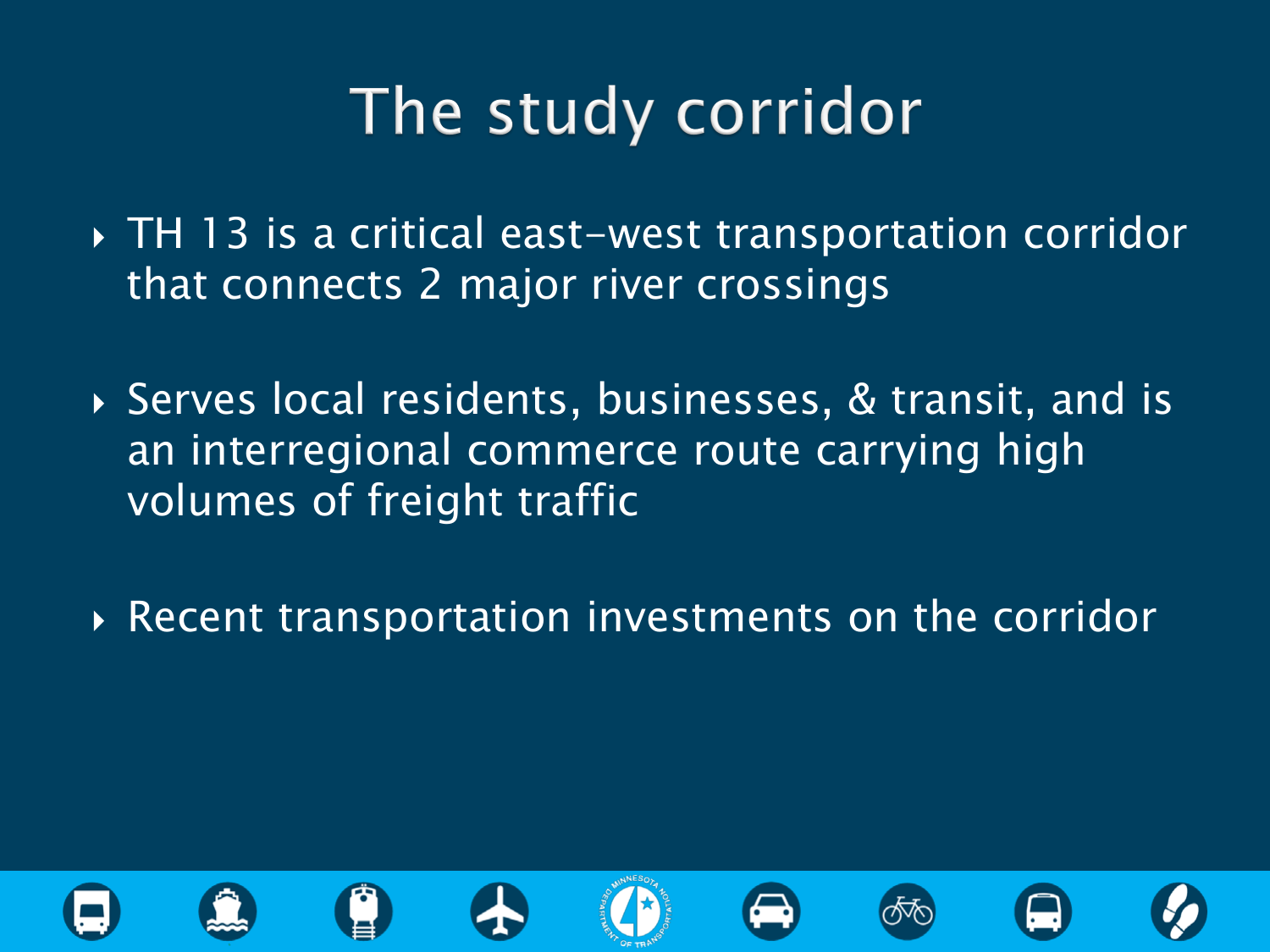

















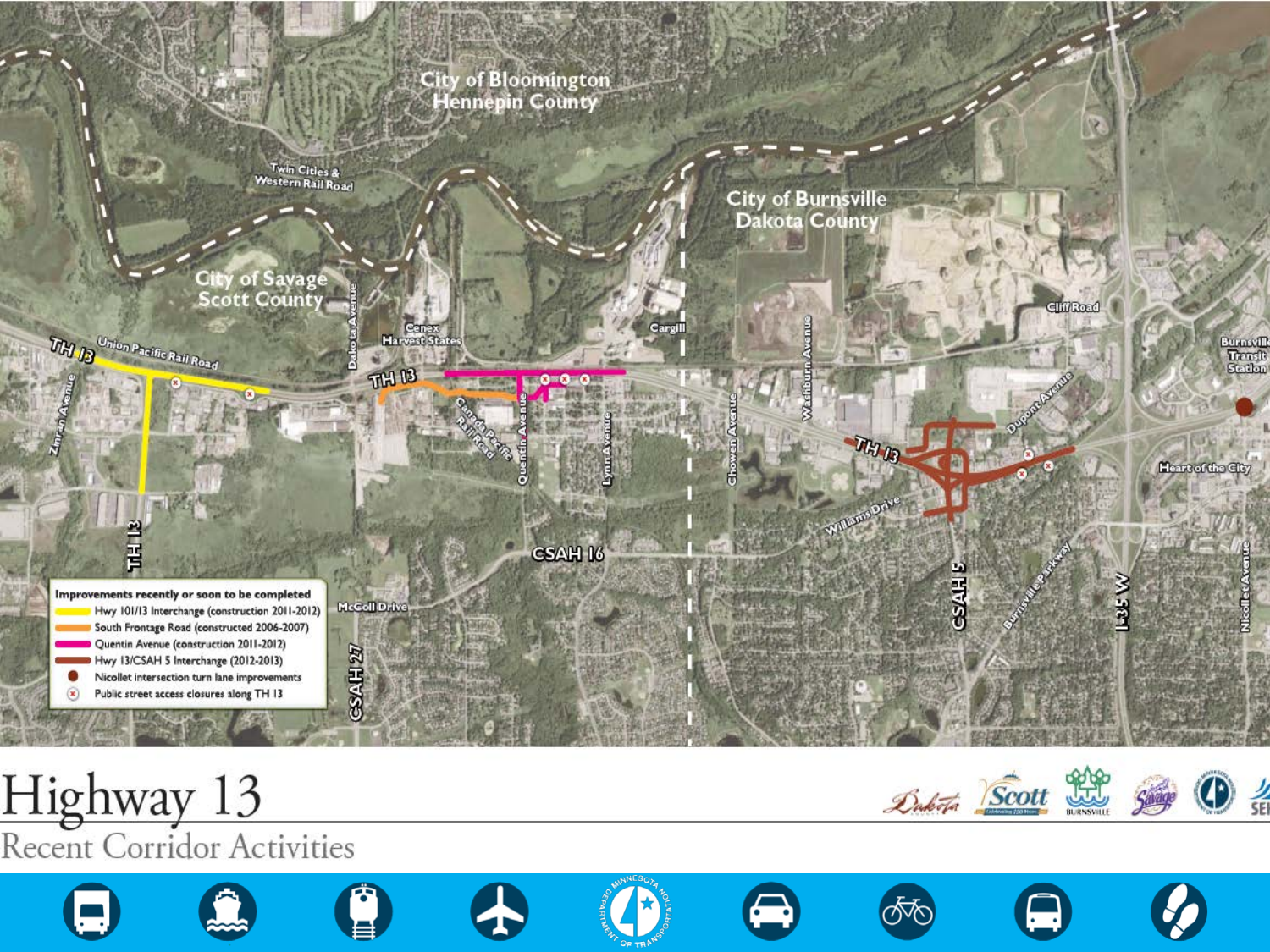## **Study purpose**

- The study will identify investment needs and show how they:
	- Address system performance on TH 13
	- Improve the safety of the corridor for motorists & pedestrians
	- Support local economic & community development along TH 13

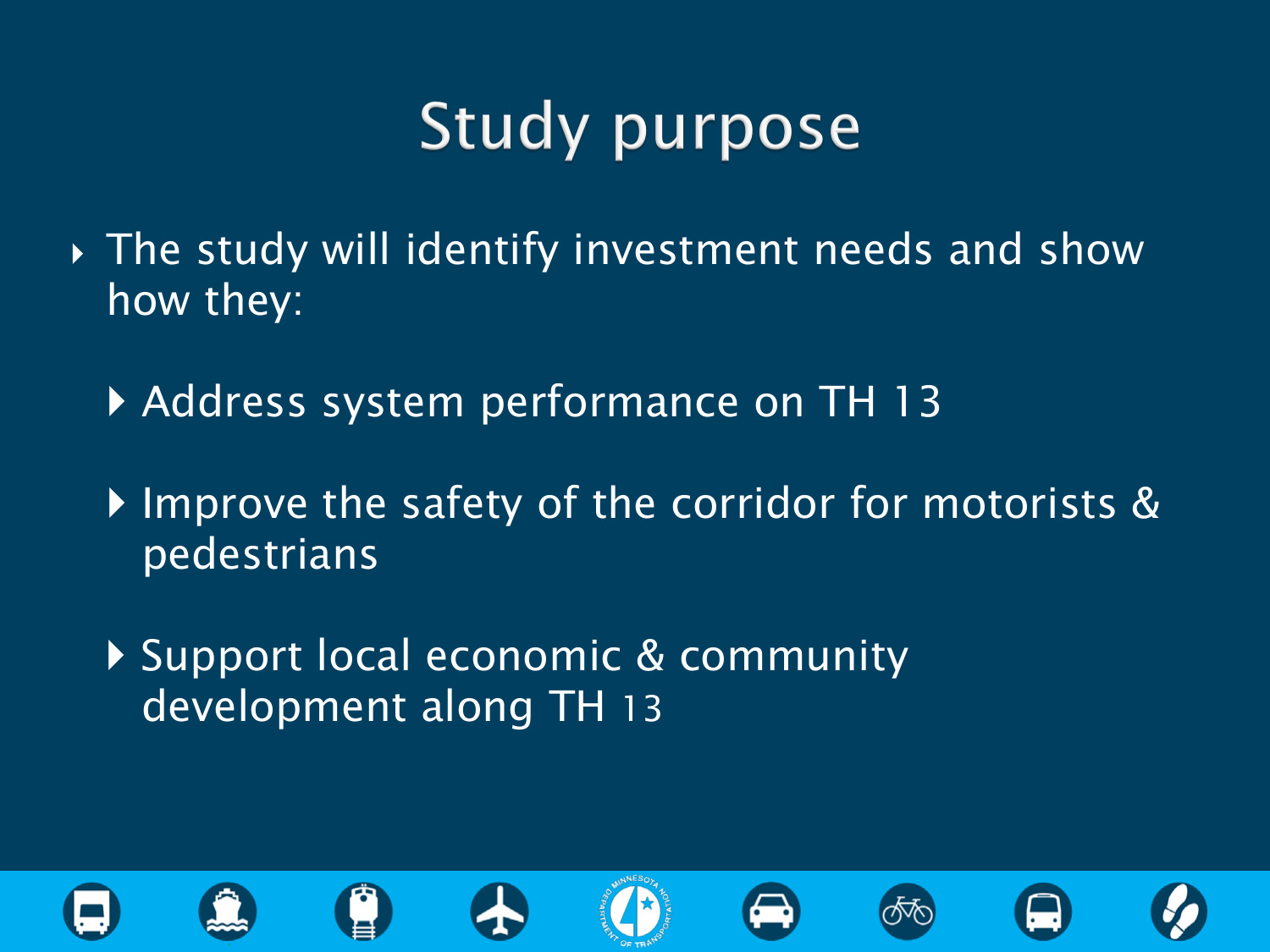## Study goals:

- $\rightarrow$  Identify alternatives to improve mobility of vehicular transportation & freight operations
- $\rightarrow$  Identify alternatives that improve safety for vehicular transportation & freight operations
- **I** Identify alternatives to supply adequate access to businesses
- $\rightarrow$  Identify options to improve the multimodal transportation system
- ▶ Create a practical plan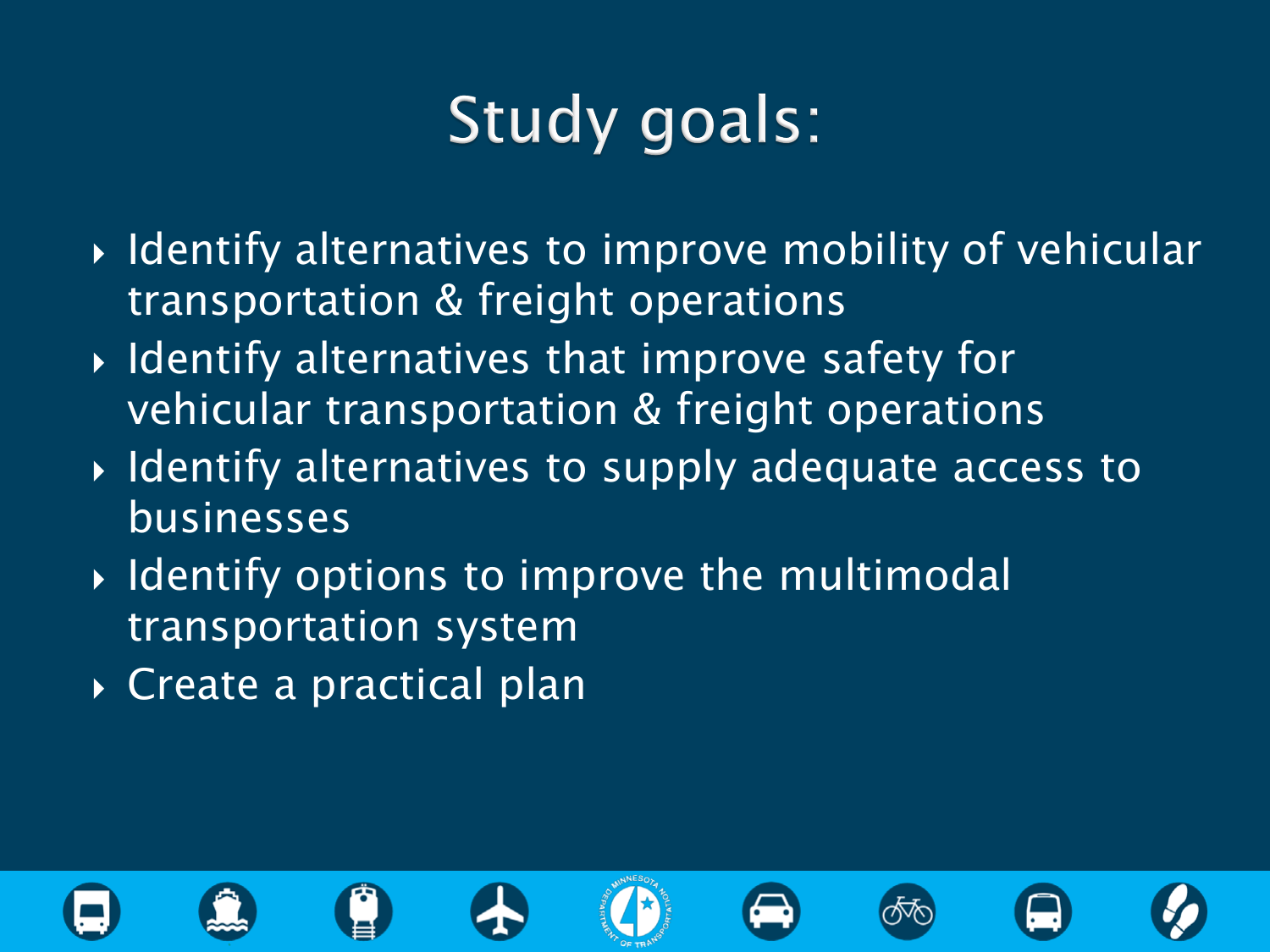#### Key elements of the study:

- Stakeholder & public involvement
- Review existing studies & plans relevant to the transportation needs of Highway 13
- $\rightarrow$  Traffic analysis given the recent transportation investments
- Opportunities & constraints of the UP Railroad & associated crossings & rail safety/mobility considerations
- Multimodal planning
- ▶ Potential design alternatives & analysis

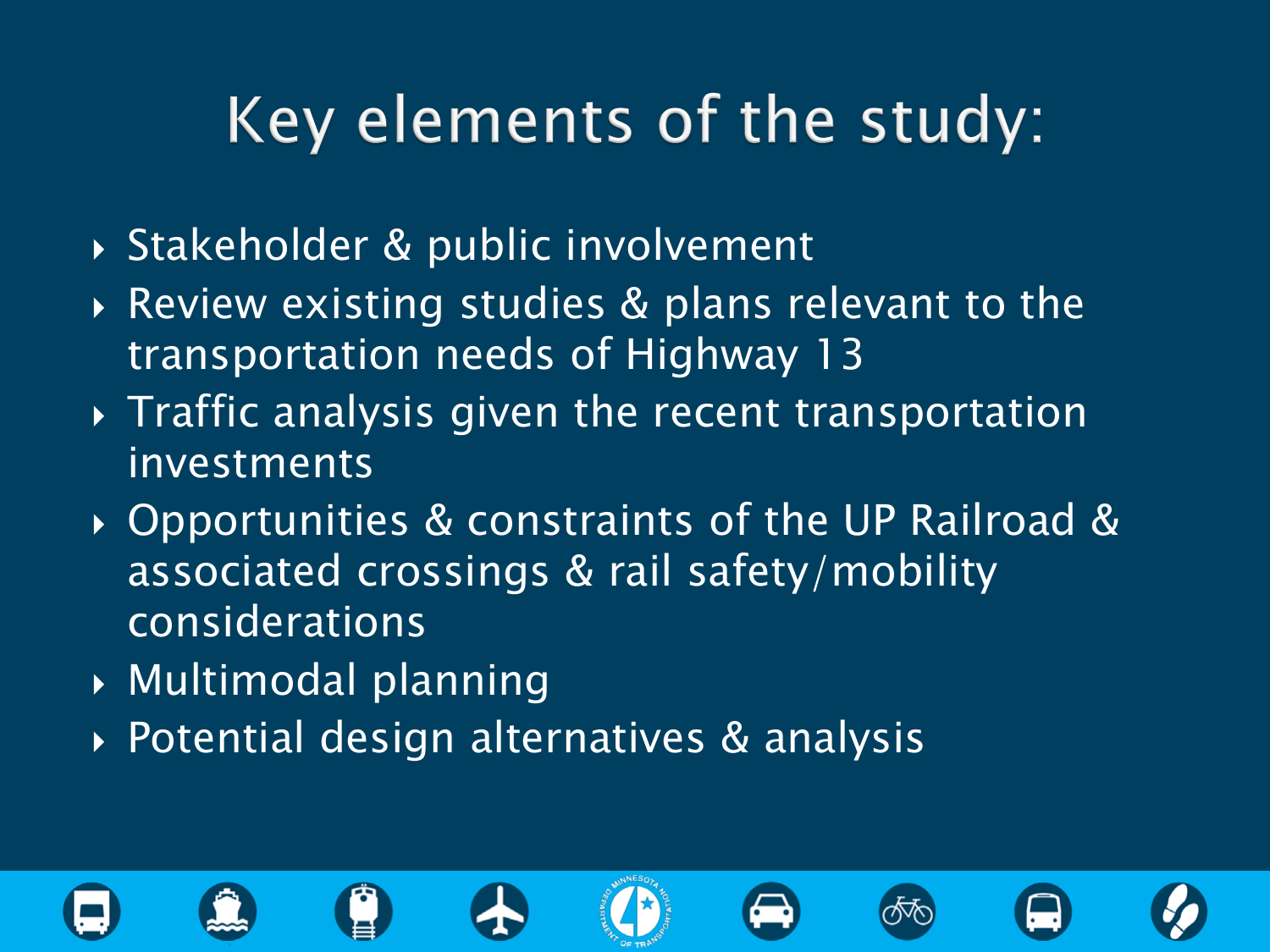### **TH 13 Corridor Study Update**

 The concept alternatives for the corridor will focus on low cost/high benefit solutions that target mitigation of the highest risk areas addressing safety & mobility of passenger vehicles, transit, heavy truck movements & pedestrians/bicyclists

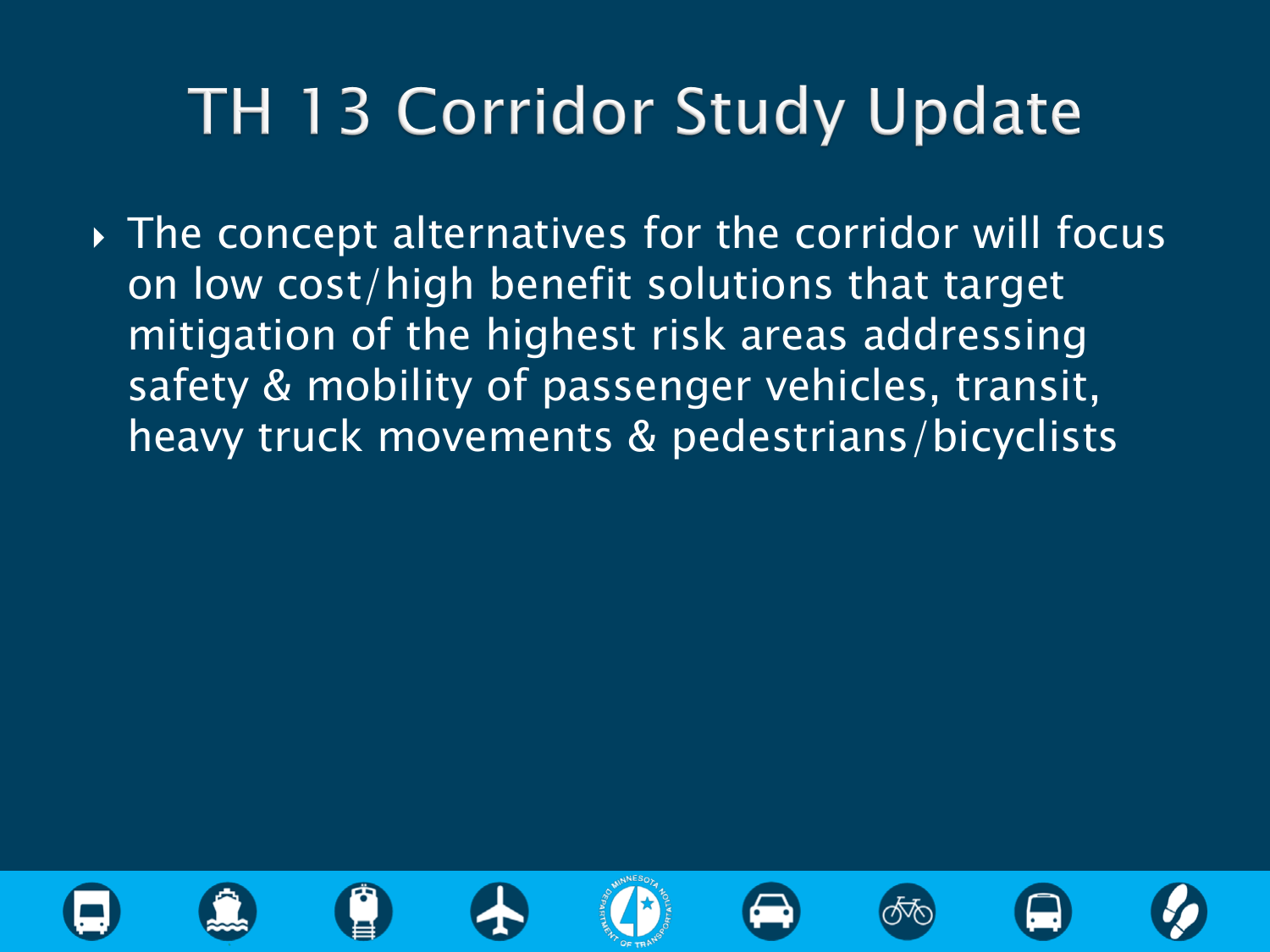